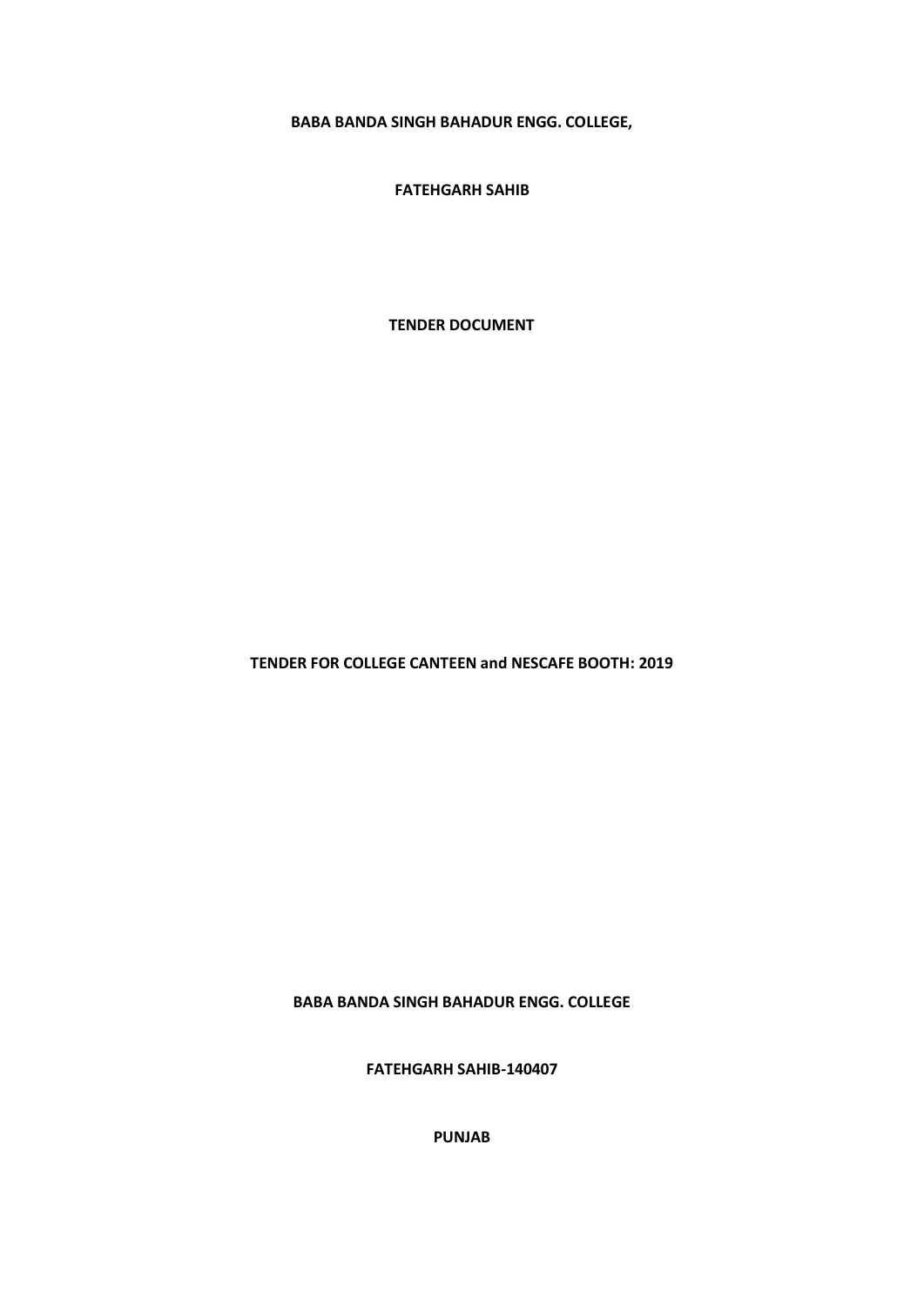# **Baba Banda Singh Bahadur Engineering**

#### **College Fatehgarh sahib-140407**

#### **TENDER FOR COLLEGE CANTEEN and NESCAFE BOOTH: 2019**

- 1. Baba Banda Singh bahadur Engg. College Fatehgarh sahib established by SGPC, Approved by AICTE and Govt. of Punjab invites sealed tender for college canteen and Nescafe booth.
- 2. Tender document fee of Rs. 1000/- (non-refundable) in the form of DD in favour of "Principal, Baba Banda Singh Bahadur Engineering College Fatehgarh sahib" to be enclosed with the technical bid.
- 3. The Principal, Baba Banda Singh bahadur Engg. College Fatehgarh sahib reserves the right to award contract for all required services either to one party or more than one party. He also reserves the right to amend or withdraw any of the terms and conditions mentioned in the tender document or to reject any or all the tenders without giving any notice or assigning any reason and not bound to accept the lowest tender. The decision of the Principal Baba Banda Singh Bahadur Engineering College Fatehgarh sahib in this regard shall be final and binding on all.

#### **Important Dates:**

- Tender Submission date: 23-07-21.
- The date and time for opening of technical bid: To be intimated later on
- Tender Fee Rs.1000/ for each

#### **Terms and conditions: (General)**

- **1)** The Tenderer should have valid PAN, GST and CST/VAT Registration as applicable.
- **2)** The contractor shall be solely responsible either for any injury, damage, accident to any worker by the agency or for any loss or damage to the equipment/property in the areas of work.
- **3)** The workers employed by the contractor shall wear uniform and name badge, which is provided by the contractor and the agency, shall be responsible for the discipline of his workers. The workers are not employees of the Institute and shall not have any claim whatsoever on the Institute and shall not act detrimental to the interest of the Institute. The workers shall have to follow the security regulations as directed by Security and Fire Fighting unit of the Institute. Workers shall not form union or carry out trade union activities in the campus.
- **4)** The institute reserves the right to terminate the contract on 01 months' notice, without assigning any reason. The contractor can also terminate the contract by giving 01 month's notice and clearing all the dues to the Institute, if he is not willing to continue the contract.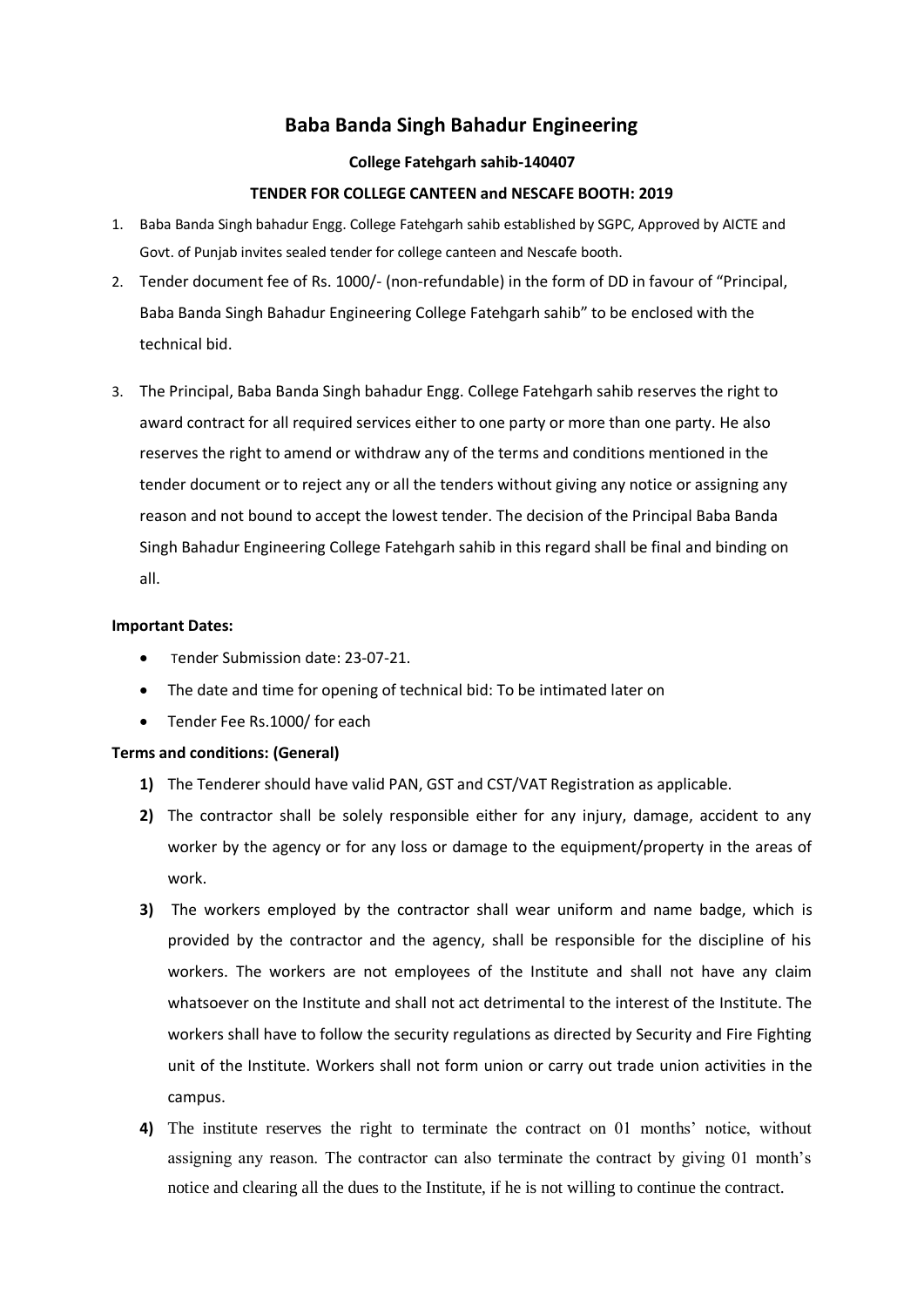- **5)** The performance of the successful bidder will be watched for initial three months. In case, the performance is found un-satisfactory the contact will be terminated forthwith without assigning any reason thereof.
- **6)** The institute reserves the right to terminate the contract on 1 month notice anytime, if the performance is not found satisfactory.
- **7)** If, at any time it is found that the tender was awarded based on any false/ misleading information furnished by the Tenderer, the institute reserves the right to terminate the contract immediately.
- **8)** The contractor will have no right to ask for any accommodation or space, in the campus, for mess-workers, etc.
- **9)** Sub-letting/sub-contracting the work is not permissible under any circumstances.
- **10)** The tender document is non-transferable.
- **11)** Security deposit **(Rs. 100000/ for College Canteen and Rs. 25000 for Nescafe Booth refundable** without interest after two months of termination of contract) in the form of Demand Draft shall be furnished at the time of signing of the Agreement.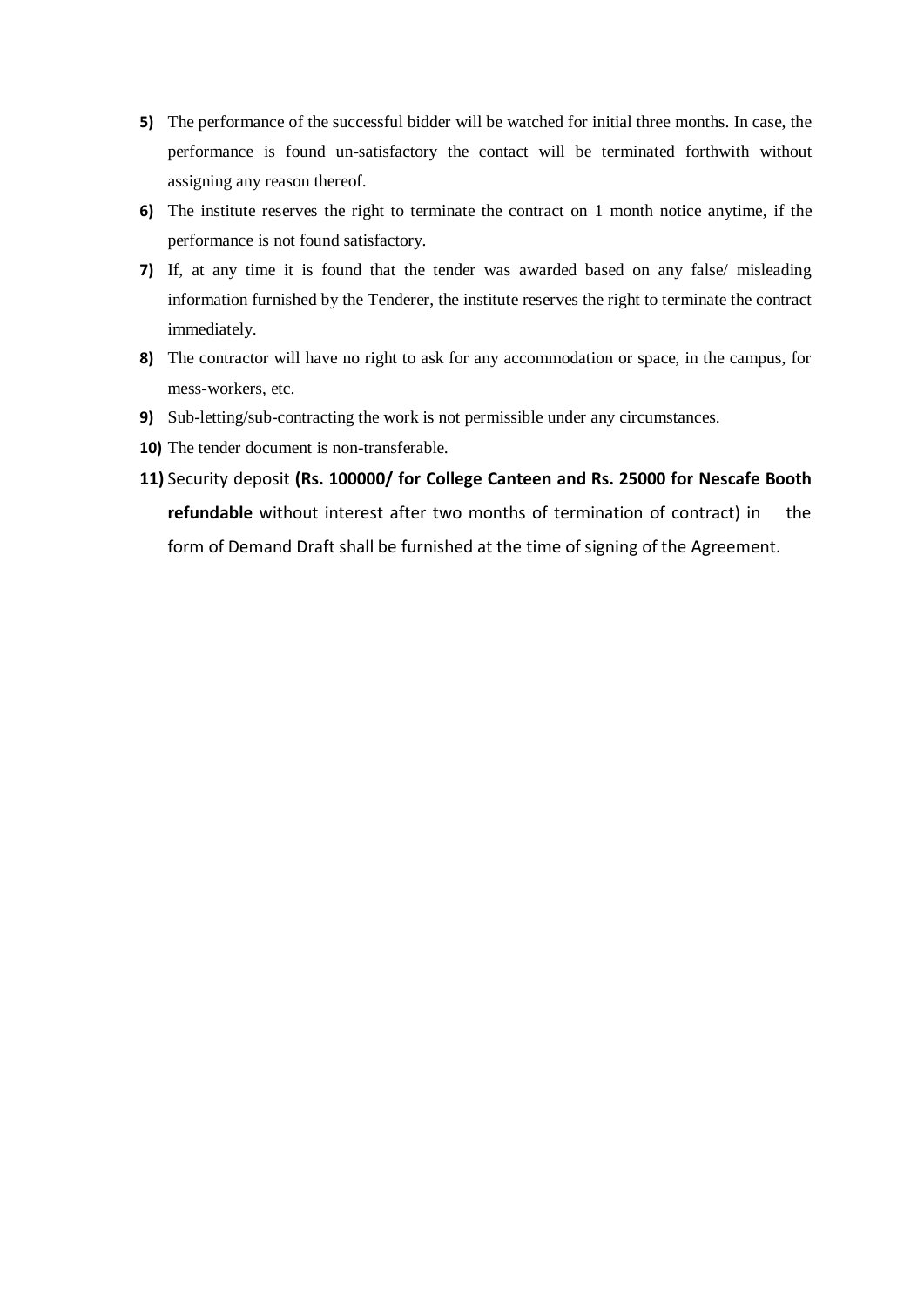Baba Banda Singh Bahadur Engineering College Fatehgarh sahib-140407

## **Reference: Tender Notice published in Daily news paper on,**

Sir,

With respect to the tender notice published in above mentioned daily newspaper, I / We hereby submit my /our tender in a required format (Part-I Agency/Firm/Company Profile] in sealed envelope and Part-II [Financial Bid ] in separate sealed envelope). I / We have carefully gone through the terms and conditions and prescribed given and I / We accept the same without any alterations / modifications.

Yours faithfully,

Signature

Name: & seal of contracting agency/firm/company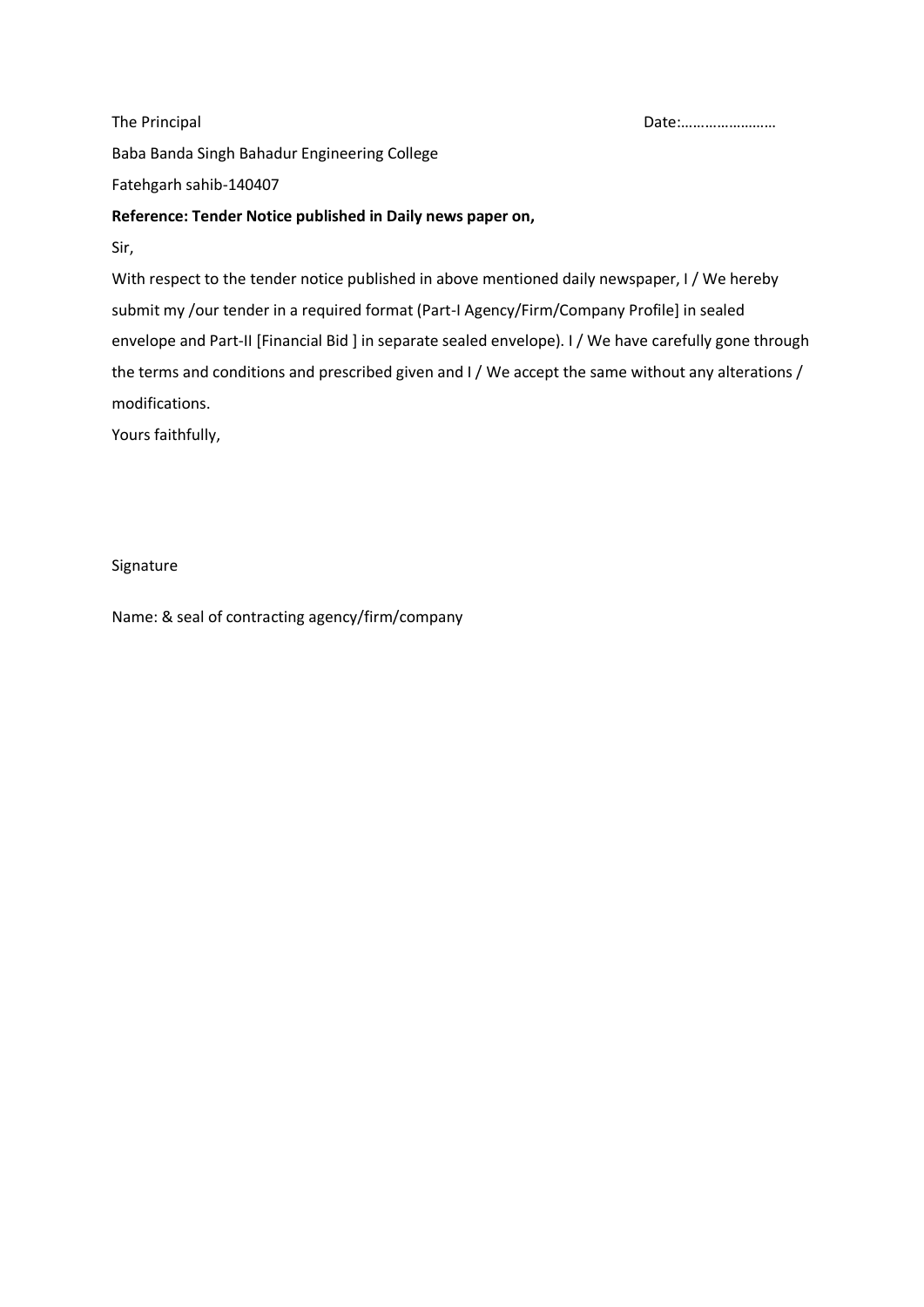#### **TENDER FOR COLLEGE CANTEEN and NESCAFE BOOTH: 2019**

## **Annexure I**

# **Technical Bid**

## **Note: Put in Part A**

**Profile of the Tenderer (Technical Bid)**

#### **PART - A**

## **TENDER FOR COLLEGE CANTEEN and NESCAFE BOOTH: 2019**

### **At**

#### **BBSBEC, Fatehgarh Sahib Campus**

- 1. Name of the firm/ Organization:
- 2. Address:
- 3. Telephone No./ Mobile No. & Name of the Contract person:
- 4. Email ID:
- 5. Month and year of establishment
- 6. Name of Proprietor / Partners/ Directors
- 7. No. of years of experience in this field, with references and Certificate
- 8. Annual turnover during the last three financial years.

(Enclose copies of Audited Financial Statement)

2018-19

2017-18

2016-17

- 9. PAN No. and Copy of the latest assessment in order
- 10. Registration No. (Attach Proof)
- 11. PPF Number and Copy of PF Challan Deposits
- 12. ESI Number
- **13.** Bank Details (Bank Name, No. (attached Aadhaar Card),

& Address) (For ECS **Payment)**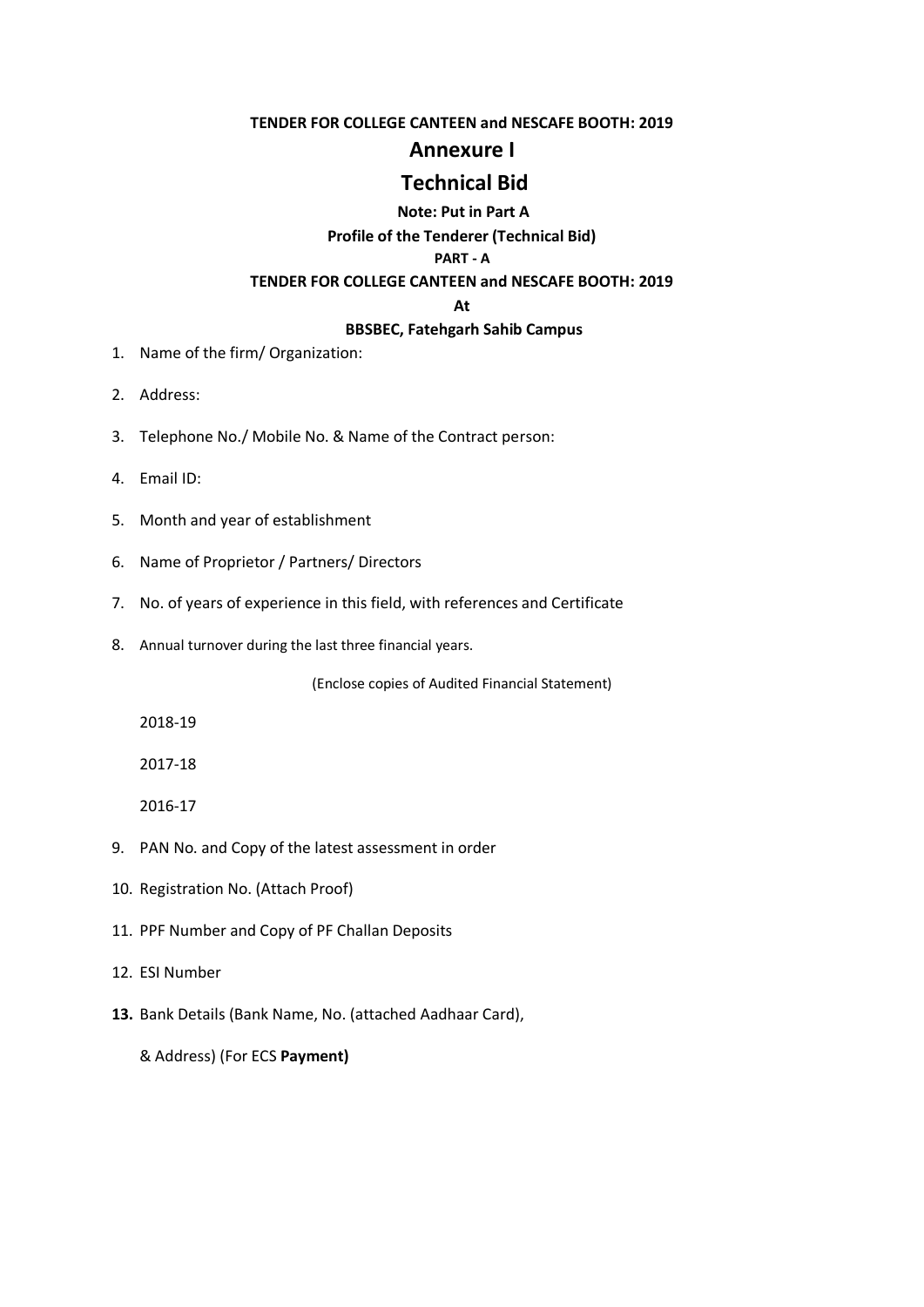#### **TENDER FOR COLLEGE CANTEEN and NESCAFE BOOTH: 2019**

# Technical Bid

## **Note: Put in Part A**

#### **Details of Previous Contracts**

| <b>Period of Contract</b><br>From<br>To |  | Name and<br>address of the<br>organization<br>with reference<br>letter | Name of the<br>contact person<br>and phone No. | Value of<br>contract<br>and other<br>details | *No of<br>workers<br>employed<br>by the<br>agency | <b>Remarks</b> |
|-----------------------------------------|--|------------------------------------------------------------------------|------------------------------------------------|----------------------------------------------|---------------------------------------------------|----------------|
|                                         |  |                                                                        |                                                |                                              |                                                   |                |
|                                         |  |                                                                        |                                                |                                              |                                                   |                |

**Give details of current contracts, if any of similar being rendered by you and which will be** 

**available for inspection by our officials.**

| <b>Period of Contract</b><br>From<br>To |  | Name and<br>address of the<br>organization<br>with reference<br>letter | Name of the<br>contact person<br>and phone No. | Value of<br>contract<br>and other<br>details | *No of<br>workers<br>employe<br>d by the<br>agency | <b>Remarks</b> |
|-----------------------------------------|--|------------------------------------------------------------------------|------------------------------------------------|----------------------------------------------|----------------------------------------------------|----------------|
|                                         |  |                                                                        |                                                |                                              |                                                    |                |
|                                         |  |                                                                        |                                                |                                              |                                                    |                |

**\*EPF detail with proof (to be attached also)**